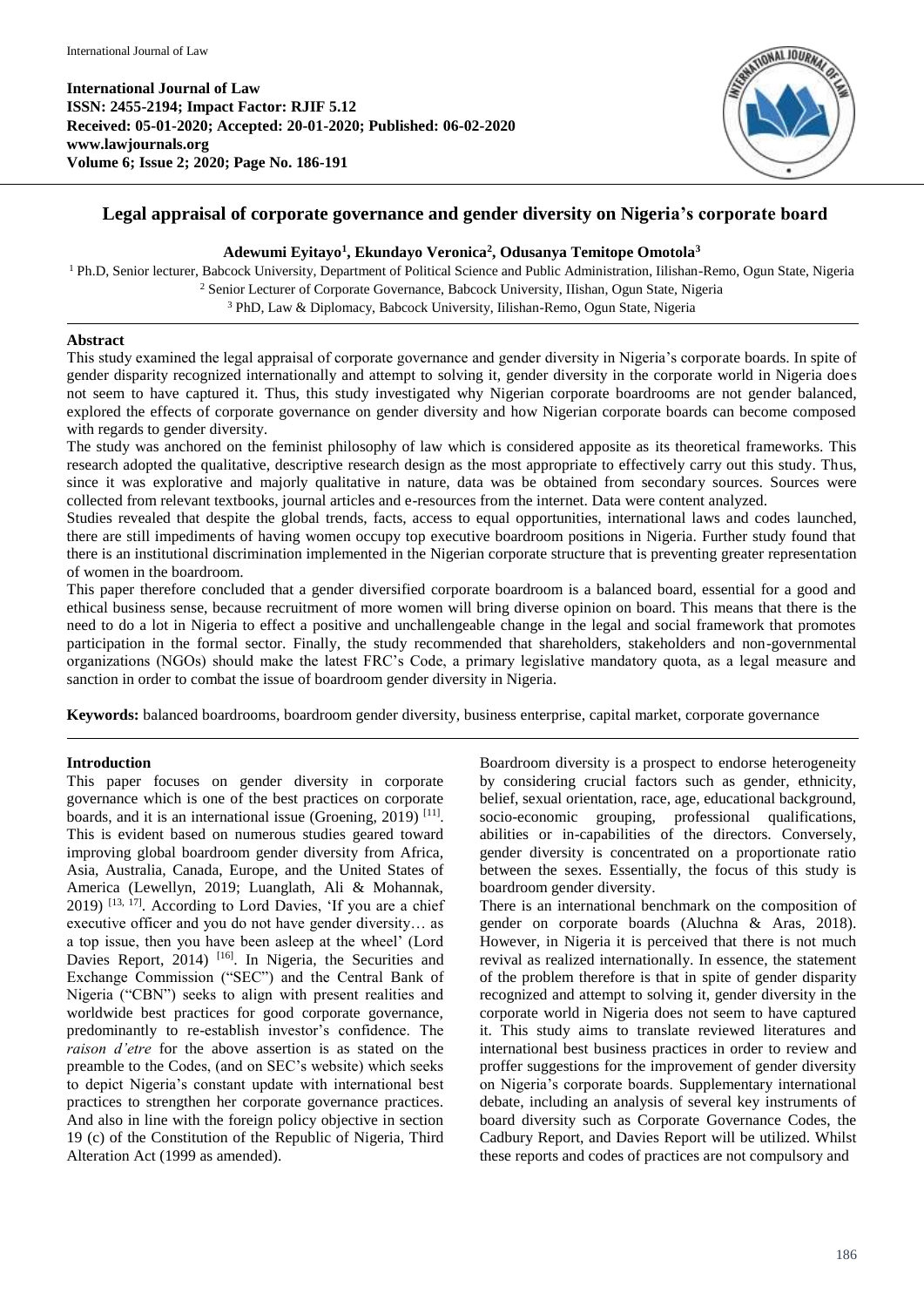primarily focused on gender, they have played a significant hand in the debate thus far. The issue of gender diversity in corporate boardroom is a topical, recurrent and an ongoing global issue.

### **Theoretical Framework**

This study will be anchored on the theoretical framework known as the feminist philosophy of law.

## **Feminist Philosophy of Law**

This theory is attributed to key prominent authors such as Racheal Speght (1597); Olympe de Gouge (1748) and Mary Wollstonecraft (1794). All human beings have equal worth and the entitlement of such ought to be equal treatment under the law. Feminist theory has advanced over time with crucial themes and concerns such as liberty, equality, difference, dominance, globalization and diversity. Contemporary theorists draw from the international human rights theory amongst others in addressing their goal of development and contextual analysis.

Feminism is about parity between genders as it reflects the role of women and their proper place in the world. There is the need for gender equality and authorization of women in the society (Raven, 2018). Thus, this theory is crucial in buttressing this study especially pertaining to the underrepresentation of women on corporate board of directors. Feminist theory in the legal structure, evidently recognizes the prevalent effect of patriarchy and masculinist norms of gender diversity on corporate boards.

In modern societies, gender disparity is apparent as power is shaped with severe shortcomings and bias. This theory is fundamental as it focuses on the issues of the intersections of sexuality and recommend changes to correct exploitation, restriction and gender injustices. The feminist challenge is basically how to admit certain differences without embedding stereotypes (Minow, 1991). The feminist philosophy of law theory supports this study that corporate board room should not be male dominated, rather it should be diversified.

#### **Boardroom Gender Composition**

Nigeria ranks in a downward trend of 133 (0.621) among the bottom positions, out of 149 countries survey globally (World Economic Forum, 2018) [24]. In the case of Nigeria, the advancement of gender diversity on corporate boards is likened to that of a snail's pace in directorship positions (Deliotte, 2016). This means that we need to do a lot in Nigeria to effect a positive and unchallengeable change in the legal and social framework that promotes participation in the formal sector.

Furthermore, reported studies of male and female percentage of directors on the 190 Nigerian Stock Exchange companies presented informs that there is a lack of gender diversity on Nigeria's corporate boardrooms (Lincoln & Adedoyin, 2012; Nnabuife, Okaro & Okafor, 2015; WIMBIZ 2012)<sup>[14, 18]</sup>. The survey depicts the Nigerian corporate board structure as a major 'gentlemen's club' where the women have been marginalized.





Restructured from the tables in Ezinma Nnabuife, Sunday Okaro and Gloria Okafor, 'Gender Diversity on Corporate Boards, Evidence from the Nigerian Capital Market' (2015)

Nevertheless, the studies that have surveyed the Nigerian Stock Exchange listed companies have similar results that indicates an apparent underrepresentation of corporate boardroom diversity. The studies presents that the level of the ratio of men to women participation at the boardroom is poor. These studies depict that gender diversity is an issue worth probing based on the fact that the growth and attention it has received is not satisfactory.

### **Challenges of gender diversity**

Nigeria by virtue of her traditional and African attitude is a masculine society, this inherent patriarchy has relegated women as second place and to the background whilst the men thrive and dominate (Chigbu, (2019). More so, there are certain cultural sentiments or stereotypes that a woman cannot break kola; be seen and not heard; belongs only to the kitchen and the other-room which the researchers speculates to be deeply embedded in this issue of gender diversity on corporate boards (Eniola & Akinola, 2019; President Buhari, 2016).

Moreover, women seeking top boardroom positions face persistent hurdles to their success, such barriers include leadership bias, rigid workplace policies and structures, unequal opportunities and gender pay gaps, inequalities in the home and family responsibilities (Andrews, 2019). A logical example is the job of a senior executive board of director which might incur extra time and international travels which some mothers might not be able to afford. Therefore, this research is focused on the development of measures that have and could be implemented to tackle the lack of gender diversity on Nigeria's corporate boards.

## **Effects of gender diversity on corporate governance**

Good corporate governance is essential for a smooth and ethical business operation and it also checkmates the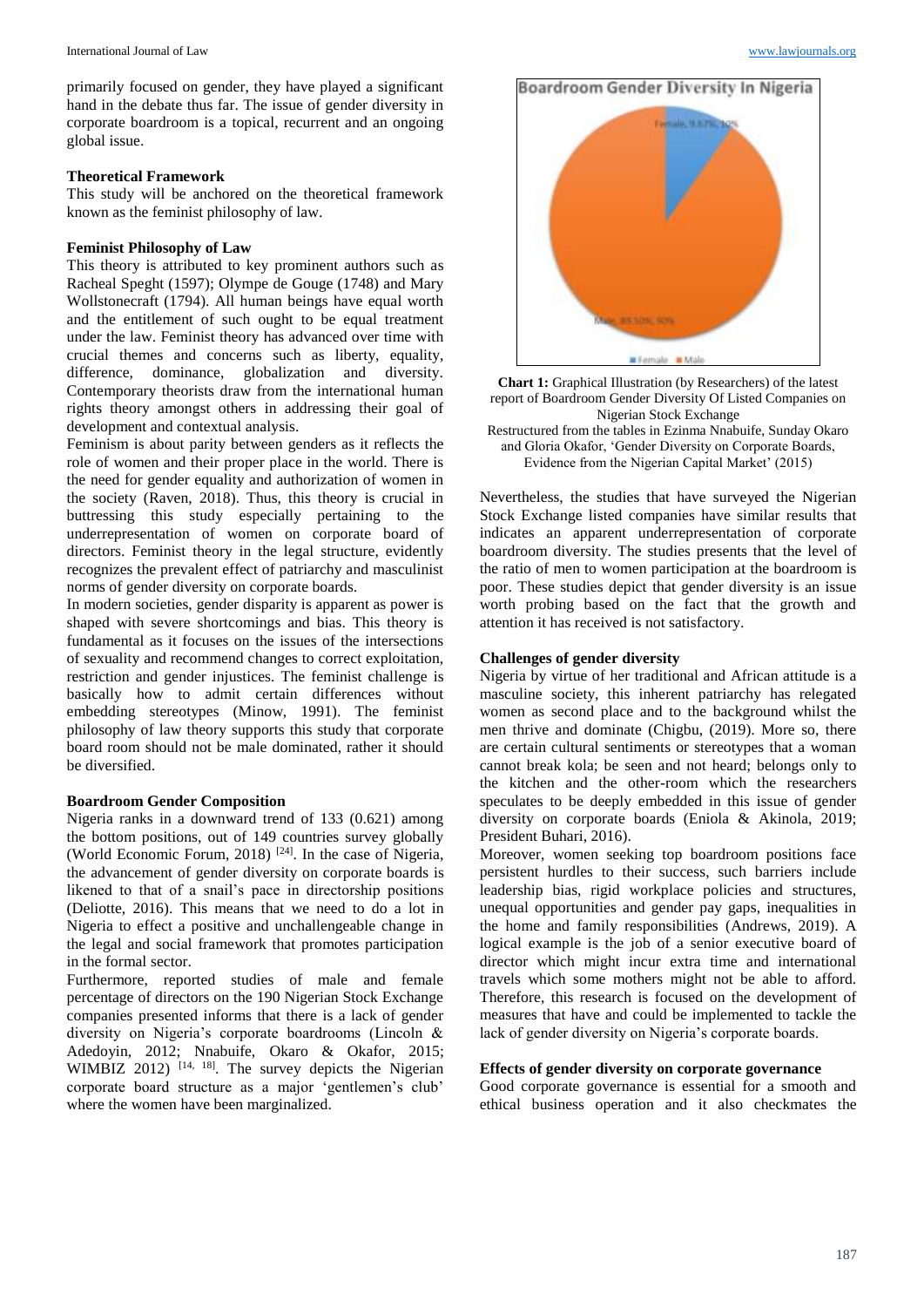corporate board of directors' actions regarding company's management. Apart from the recently Financial Reporting Council's ("FRC") launched code of corporate governance which specifically made provisions regarding gender diversity, the previous SEC's Codes merely made reference to general board composition without specifically stating 'gender diversity'. This study is further inclined by the FRC Codes towards enhancing gender diversity on Nigeria's corporate boards. Nonetheless, the FRC Code has no legal obligation as it is a 'Comply or Explain Code'. The researchers argue that the shareholders, stakeholders and non-governmental organizations (NGOs) could make the Code mandatory. Thus, this study seeks to bridge that gap by examining the possible measure and or sanction to combat the issue of gender diversity on Nigeria's corporate boards.

According to Hilary Clinton, "Women are the largest untapped reservoir of talent in the world" (Viet Nam New,

2017). Notwithstanding, "Nigeria has one of the lowest percentage of women sitting on Boards of Public Quoted Companies and State Owned Enterprises" (WIMBIZ, 2012). Female graduates are as prosperous as fellow male students at University yet they seldom make it to top executive board positions (Almac, 2018) <sup>[1]</sup>. Fundamentally, female underrepresentation especially at senior positions undermines the level of governance, impact, reputation and the overall corporation's performance (Sener & Karaye,  $2014$ ) <sup>[21]</sup>. Boardroom gender diversity also enhances effective problem-solving, creativity and increases decisioncapacity (Ye Dai, Gukdo & Ding, 2018). It also affects directors' attendance behavior and the number of scheduled corporate board meetings (Liu, 2018)  $[15]$ . The dramatic increase in the number of female graduates in business related degrees is not proportionately translated into the increase of female representation on corporate board management (National Centre for Education Statistics, 201



**Chart 2:** Graphical Illustration (by Researchers) Statistics of Female graduates from 2012-2019, Restructured from table 318.10 of National Centre for Education Statistics.

The graph above validates the fact that over the last eight years, there has been general increase in the number of female graduates. Conversely, there is a very limited gender diversity indicated by the underrepresentation of female on corporate boards. This implies that corporate boards fail to draw from the widest pool of available talents, which calls for an evaluation on how Nigerian corporate boards can achieve a gender parity.

#### **Review of corporate law and governance in Nigeria**

There are numerous laws and codes of corporate governance in Nigeria both general, sector targeted and the amalgamation of statutory framework and subsidiary legislation (Calkoen, 2017)<sup>[4]</sup>.

#### **The most prominent are Primary Legislations**

- 1. Companies and Allied Matter Act, Cap C20 Laws of the Federation of Nigeria (2004);
- 2. Investment and Securities Act 2007 ("ISA");
- 3. Financial Reporting Council of Nigeria Act No 6, 2011;
- 4. Bank And Other Financial Institution Act ("BOFIA");<br>5. Central Bank of Nigeria Act, 2007;
- 5. Central Bank of Nigeria Act, 2007;
- 6. Insurance Act, Cap. 117 Laws of the Federation of Nigeria, 2004

#### **Subsidiary Legislations**

1. SEC's Best Practice Code of Corporate Governance Practice 2003.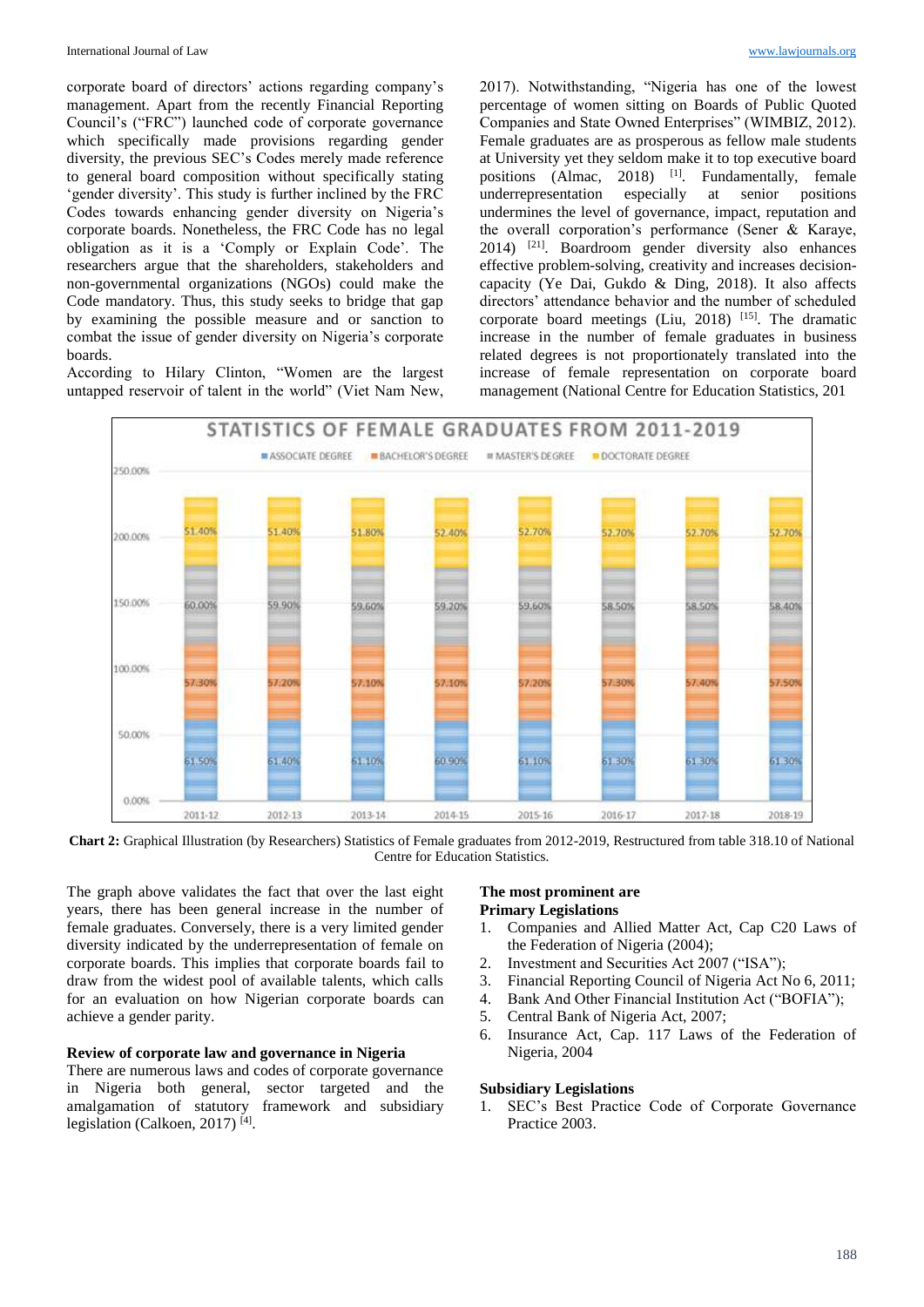- 2. The Central Bank of Nigeria's Code of Corporate Governance for Banks in Nigeria Post Consolidation 2006;
- 3. The Nigerian Communications Commission Code of Corporate Governance for the Telecommunications Industry 2014;
- 4. The National Insurance Code of Corporate Governance for the Insurance Industry 2009;
- 5. The Pension Commission Code of Corporate Governance for Licensed Pension Operators 2008

However, the Companies and Allied Matter Act ("CAMA") is the principal law, the grundnorm of corporate law in Nigeria. SEC Code of Corporate Governance for Public Companies 2011; The Code of Corporate Governance for Banks and Discount Houses, and the Guidelines for Whistle-Blowing 2014 and other specific sector codes regulates Nigeria Corporate governance. CAMA regulates *interalia,* corporate structure, governance and management of companies. However, the *lacuna* in these laws and Codes is that they do not reflect 'gender diversity' in their entire voluminous Acts and Codes. Until, the most recently launched Code of FRC, which has no legal obligation as it is a "comply or explain" code.

Corporate board gender diversity should not be jurisdiction restricted, hence, this paper considers whether or not, the applicability of the code will be sufficient enough to effect a change that is not challengeable in Nigeria. The researchers evaluates whether or not, mandatory quota is the best way to combat the issue of gender diversity on Nigeria bearing in mind that, this should not just be a matter of "Just do it". Rather, it is reckoned that it should be beyond a gender number game by truly altering the directorship positions in top management positions and effect a change in the (cultural background) Nigerian sphere.

Corporate boardrooms are the most important decision makers in an organization in charge of appointment and dismissal of executive directors (Section 244 of CAMA, 2004; *Bernard Longe v. First Bank of Nigeria Plc. 2010*). The board of directors may be shareholders, and they are responsible for directing and running the daily activities of a corporation (Section 63 CAMA, 2004; *Prest v. Petrodel Resources Ltd & Others 2013*). These activities ranges from approving major strategic and financial decisions, such as merger and acquisitions to other major changes in capital structure (Sections 279, 334 of CAMA; Sections 62, 137 of ISA, 2007; *U.T.C. (Nig.) Plc. V. Philips 2012*)*.*

In accordance with the preceding significant purposes of the corporate boards being the alter ego and the heart of the company, it is imperative to examine how a gender balanced board can enhance the overall decision making in corporate entities. It is argued that a gender diversified boardroom enhances pellucidity, improved corporate governance compliance; "having at least one female on the board of directors can mitigate the risk of bankruptcy, foster accountability and safeguard more effective communication amongst corporate boards and stakeholders" (Gul, Srinidhi & Anthony, (2011); Sila, Gonzalez & Hagendorff (2015) [22] .

According to Jill Ader, "Companies have come to the realization that in this time of disruption and change, the 'traditional' perspective on governance is no longer sufficient. New voices are needed - and many of those are women" (Egon Zender, 2018). In addition to the above, empirical research portrays that corporations with a higher female representation surpasses in terms of return in sales, overall performance, stock price informativeness, earning quality, invested capital and an enriched long-term corporate management (Dai, Byun & Ding, 2018; Gao, 2018) [9]. Therefore, corporate board gender diversity is beneficial for a positive business sense, and it is at the core of this revelation that the study concentrates on the assessment of boardroom gender diversity on corporate boards in Nigeria.

### **International approach for boardroom gender diversity**

Several countries have taken a drastic and active measures such as legally binding mandatory quotas, a law approved for mandating a specific percentage of gender in boardrooms, to address the lack of gender parity on corporate boards (Leszczynska, 2018) [12]. Through mandatory quotas, countries such as Austria, Belgium, France, India, Israel, Italy, Malaysia, Netherlands, Norway, Portugal and Spain have achieved significant progress, even though the tides have not fully turned, the trends are quite clear (Egon Zehnder, 2018)<sup>[8]</sup>.



**Chart 3:** Graphical Illustration (by Researchers) of Countries with Mandatory Quotas, Restructured from the table in Egon Zehnder, 2018 [8] Global Board Diversity Tracker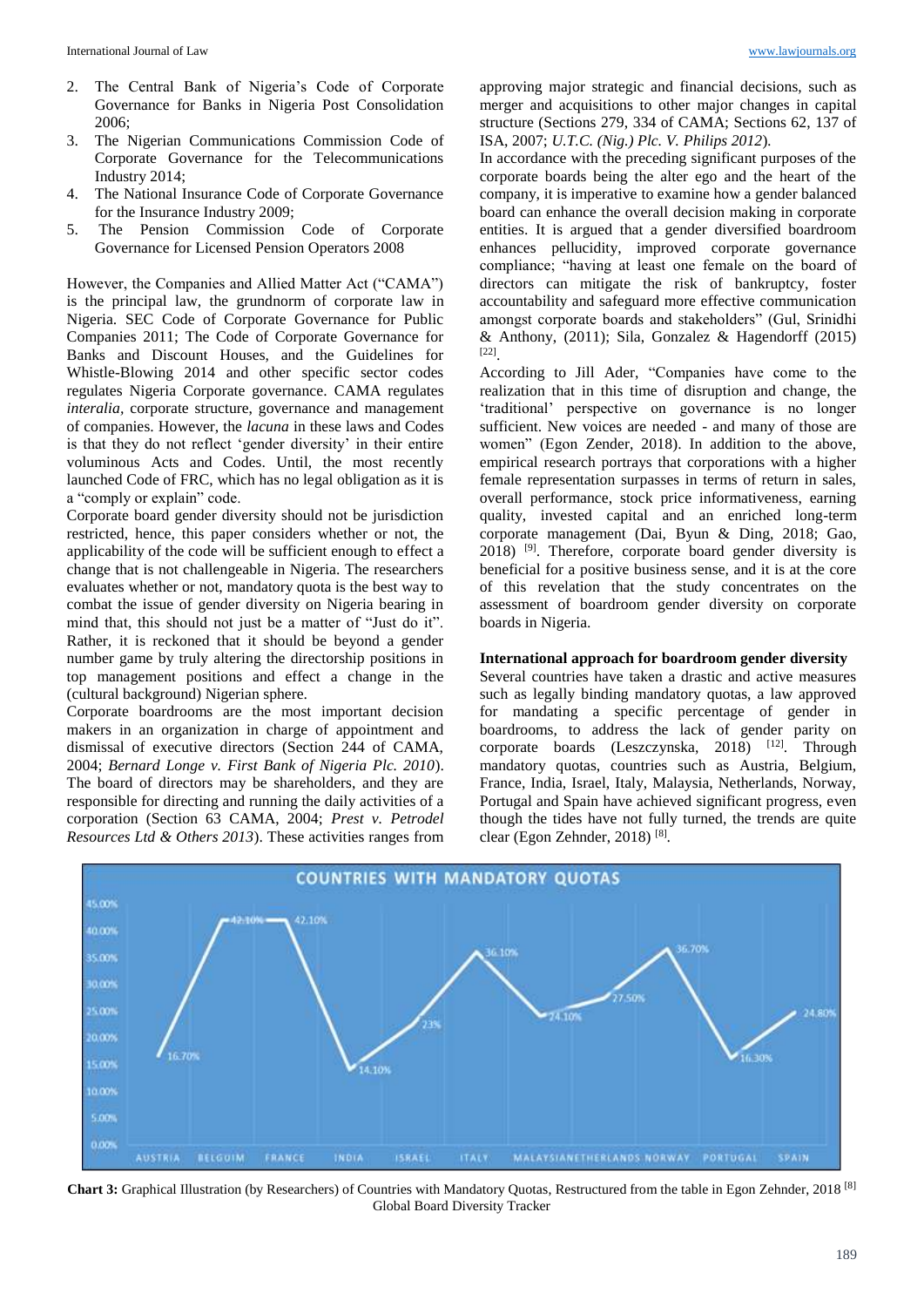From the graph above, there is no total parity of 50% yet, considerable progress is evident as listed firms in these countries now have more women in boardrooms.

## **The United Kingdom's approach for boardroom gender diversity**

Boardroom gender diversity is a contemporary issue largely due to recent attempts to increase diversity within the United Kingdom's Financial Time Stock Exchange ("FTSE 100") boardrooms (FRC, 2018). The United Kingdom ("UK") through corporate governance report and codes adopts a voluntary target ratio of 33% set for the year 2020 and continuously strives to achieve the target ratio (Hunt, Prince, Dixon-Fyle & Yee, 2018). Otherwise, the UK corporate boards must give details in their annual reports, the reasons for non-compliance and the necessary procedures to be taken in consideration to the targeted ratio and in order to effect compliance (Gordon, 2018) [10]. With the advent of Lord Davies Annual Reports, the UK has made tremendous progress on corporate boards with the voluntary led approach. However, despite the considerable improvements that has been made thus far, boardroom gender diversity continues to be revolution rather than an evolution, a somewhat controversial and unsettled area. According to World Economic Forum (2017), "only 58% of the gender gap in economic opportunities has been closed around the world. As the economic gender gap has been reduced by only 3% in the past 10 years, it will take another 118 years to vanish completely".

### **Nigeria's approach for boardroom gender diversity**

Arguably, Nigeria does not seem to have been able to effectively combat this global issue of gender diversity on corporate boards. Although, the paths taken by the FRC, CBN and SEC are evident, nonetheless, there has not been any remarkable change on this issue compared to the progress being made internationally. Hence, the essence of this study, the legal appraisal of corporate governance and gender diversity in Nigeria's corporate boards.

In Nigeria, recently the Financial Reporting Council issued the Nigerian Code of Corporate Governance 2018, which aims to boost the integrity of and positively redefine public perception of the Nigerian Business Environment. Essentially, it reflects that the corporate board of directors are required to have a charter stipulating their responsibilities. In addition, diversity including gender, knowledge, skill, experience, culture and age should be an important consideration in board composition. This is manifest in the provisions of the Code 2 Principle 2, Code 2.4, 7.1, 9.3, 21, 2.5, 23.2 (b) and 24.2.1, Nigerian Code of Corporate Governance (2018) Financial Reporting Council of Nigeria. However, the Nigerian Code of Corporate Governance does not operate like the legal mandatory quotas, it is a 'comply or explain' corporate governance practice code with no legal sanction or penalty whatsoever.

#### **Conclusion**

The corporate scandals and the economic crisis increased attention towards areas such as gender diversity in corporate governance (Nielsen & Huse, 2010). Globally, the issue of gender diversity is constantly being combated drastically through voluntary led quotas and legal mandatory quotas. However, the greater concern is that, there is no drastic measure to the same effect in Nigeria. This is an important

topic because it is considered to be one of the ways in which corporate performance and governance of a company can altogether be improved through gender diversity. A gender diversified corporate boardroom is a balanced board essential for a good and ethical business sense, because recruitment of more women will bring diverse opinion on board. This means that we need to do a lot in Nigeria to effect a positive and unchallengeable change in the legal and social framework that promotes participation in the formal sector.

### **Recommendations**

The researchers recommends that shareholders, stakeholders and non-governmental organizations (NGOs) should make the latest FRC's Code, a primary legislative mandatory quota, as a legal measure and sanction in order to combat the issue of gender diversity on Nigeria's corporate boards. Also, there is a need to call for greater works into this global issue of gender diversity so that solutions may be formulated to tackle it on Nigeria's corporate boards. And finally, the development and implementation of flexible measures of work-life balance is essential to assist women on corporate boards to function efficiently and successfully combine work and life in general.

### **References**

- 1. Almac. How Women Fare Compared with Men in College and Afterward', 2018. <https://www.c hronicle.com accessed 3rd March, 2019.
- 2. Andrews N. A Woman Can Also Speak Out: Gendered Perspectives on responsibilization. Gold Mining and the Discourses of Corporate Social Responsibility in Ghana, 2019, 105-132.
- 3. Bernard Longe v. First Bank of Nigeria Plc. 2010) 2-3 MJSC 128; or (2010) 5 NSCR 1.
- 4. Calkoen W. The Corporate Governance Review. The Law Reviews EDN, 2017, p319.
- 5. Chigbu EU. Masculinity, men and patriarchal issues aside: How do women's actions impede women's access to land? Matters arising from a peri-rural community on Nigeria. Land Use Policy. 2019; 81:39- 48.
- 6. Dai Y, Byun G, Ding F. The Direct and Indirect Impact of Gender Diversity in New Venture Teams on Innovation Performance. Sage Journals: Entrepreneurship Theory and Practice, 2018, 10422587 18807696.
- 7. Eniola B, Akinola A. Cultural Practices and Women's Land Rights in Africa: South Africa and Nigeria in Comparison. Trajectory of Land Reform in Post-Colonial African States, 2019, p109-123.<https://ww w.link.springer.com accessed 2nd March, 2019.
- 8. Egon Zehnder. Global Board Diversity Tracker: Who's really on board?, 2018. <https://www.egonzehnder. com/global-board-diversity-tracker/download accessed 1st March, 2019.
- 9. Gao Y. Board Gender Diversity, Earnings Quality and Stock Price Informativeness. Scientific Research Publishing. 2018; 8(2):306-312. DOI: 10.4236/aji bm.2018.8.2018.
- 10. Gordon S. UK Plc. behind Target for Number of Women on Boards. Financial Times, 2018. <https://www.ft.com accessed 3rd March, 2019.
- 11. Groening C. When do Investors value Board Gender